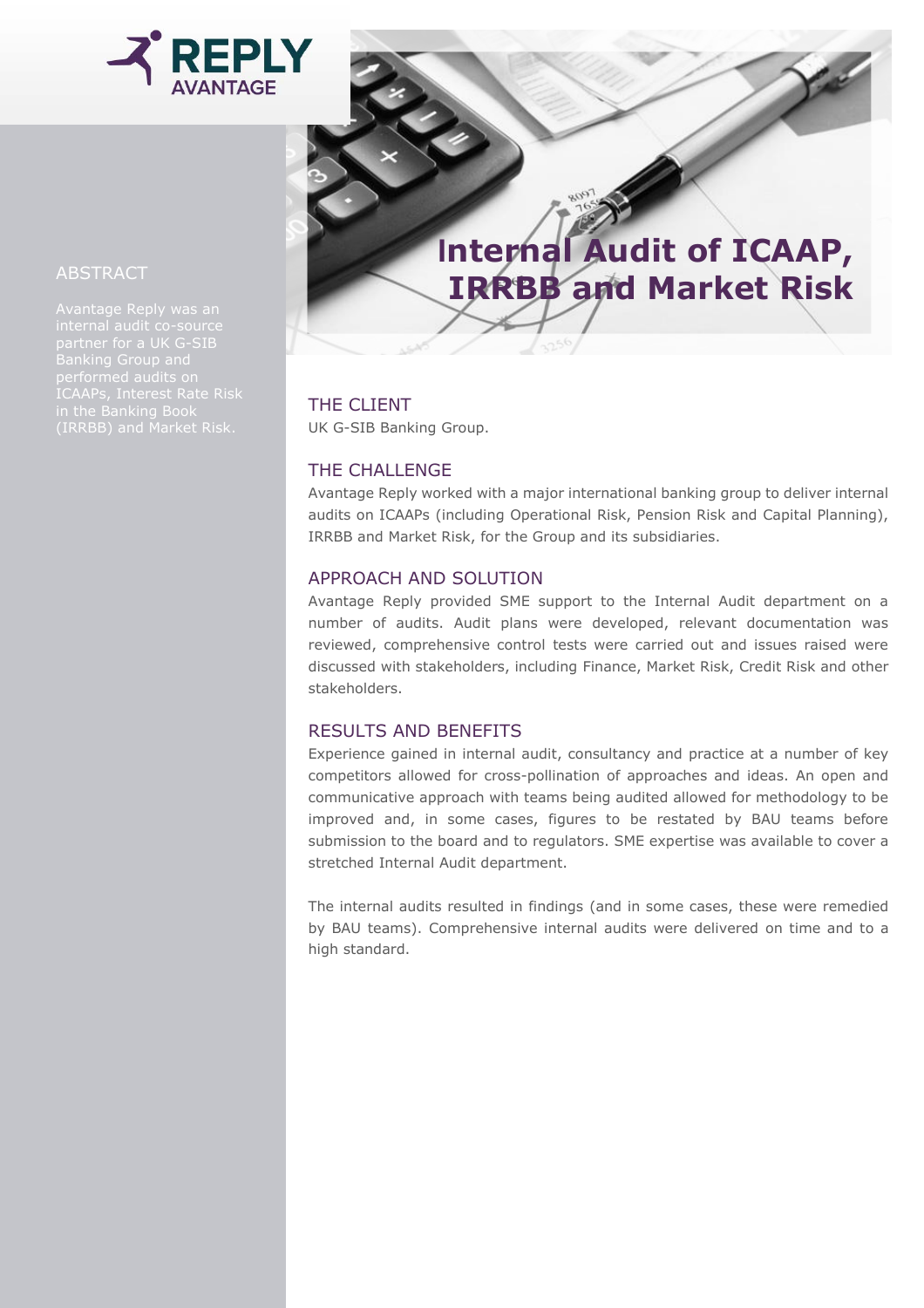

Avantage Reply, part of the Reply Group, is specialised in Financial Services with a focus on Risk, Treasury and Capital and Financial Performance Management. With offices in Amsterdam, Brussels, Edinburgh, Frankfurt, Hamburg, London (head office), Luxembourg, Milan, Munich and Rome Avantage Reply counts some of the world's most significant financial groups among its clients, including well-known and respected organisations in the Banking, Insurance, Investment Management and Services, and Post Trading Services sectors. The firm's delivery capabilities cover advisory services (Risk/Finance/Treasury Subject Matter Expertise), Program and Project Management, Business, Functional, and Data Analysis. For further information: www.avantagereply.com

Reply [MTA, STAR: REY] is a multinational consulting company specialising in the design and implementation of solutions responding to a rapidly changing business environment, including regulation and new communication channels and digital media. From its offices across Europe, Reply supports clients across the major industries: retail; banking and insurance; telecommunications and media; manufacturing and services; and the public sector.

For further information: www.reply.eu